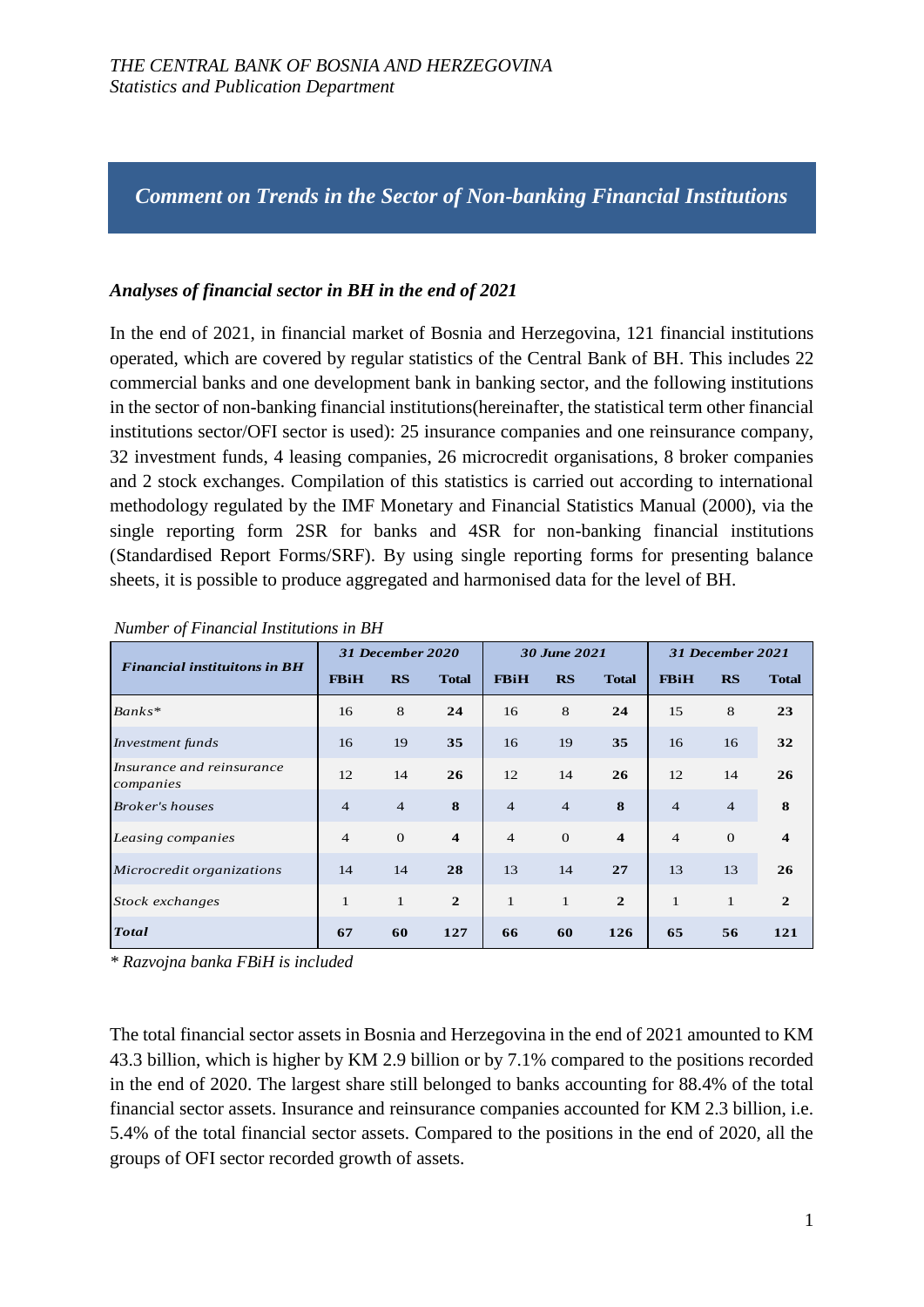### *THE CENTRAL BANK OF BOSNIA AND HERZEGOVINA Statistics and Publication Department*

| <b>Financial instituitons in BH</b>    | 12/2020   |                     | 06/2021   |                     | 12/2021   |                     | Assets growth index |                     |
|----------------------------------------|-----------|---------------------|-----------|---------------------|-----------|---------------------|---------------------|---------------------|
|                                        | Assets    | <b>Share</b><br>(%) | Assets    | <b>Share</b><br>(%) | Assets    | <b>Share</b><br>(%) | 12.2021/<br>12.2020 | 12.2021/<br>06.2021 |
| Commercial banks                       | 35.790,84 | 88,59               | 37.040,81 | 88.61               | 38.279,64 | 88,45               | 106,95              | 103,34              |
| Investment funds                       | 2.189,48  | 5,42                | 2.279,49  | 5.45                | 2.326,68  | 5,38                | 106,27              | 102,07              |
| Insurance and reinsurance<br>companies | 820,22    | 2,03                | 835,29    | 2,00                | 943,41    | 2,18                | 115,02              | 112,94              |
| <b>Broker's houses</b>                 | 1.161,03  | 2,87                | 1.176,05  | 2,81                | 1.246,74  | 2,88                | 107,38              | 106,01              |
| Leasing companies                      | 416,48    | 1,03                | 444,70    | 1,06                | 458,03    | 1,06                | 109,98              | 103,00              |
| Microcredit organizations              | 11,64     | 0.03                | 13,62     | 0,03                | 14,14     | 0,03                | 121,52              | 103,84              |
| Stock exchanges                        | 10,47     | 0.03                | 11,03     | 0.03                | 10,46     | 0,02                | 99,88               | 94,81               |
| <b>Total for sector</b>                | 40.400,16 | 100,00              | 41.801,01 | 100,00              | 43.279,11 | 100,00              | 107,13              | 103,54              |

*Financial Sector in BH (million KM)*

# *Sector of non-banking financial institutions (OFI sector)*

The balance of the total assets of OFI sector in BH, as of 31 December 2021, amounted to KM 5.0 billion, being higher by KM 390.1 million or 8.5% compared to the positions in the end of 2020, and higher by KM 239.3 million or 5.0% compared to the 2021 semi-annual positions. The largest assets within OFI sector were those of insurance companies amounting to KM 2.3 billion (which represents the share of 46.5% in the total assets of OFI sector), followed by microcredit organisations with KM 1.2 billion (24.9% of the share), investment funds with KM 943.4 million (18.9% of the share), leasing companies with KM 458.0 million (9.2% of the share) and the remaining KM 24.6 million (0.5% of the share) was related to assets of broker companies and stock exchanges in BH.



*Share of Non-banking Financial Institutions in OFI Sector at the End of 2021*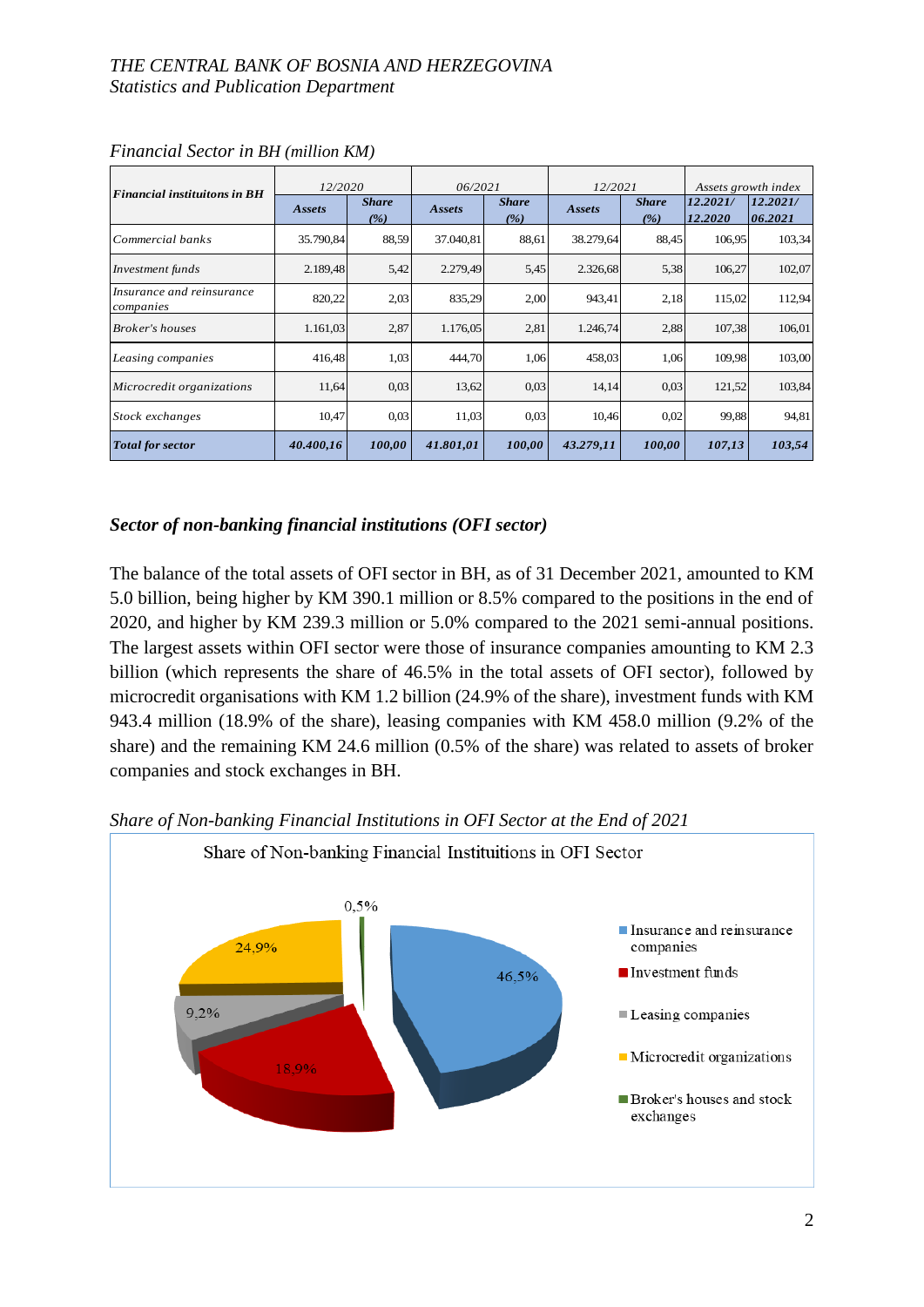A brief analysis of three sub-sectors with the largest shares in OFI sector is presented below.

#### *Insurance and reinsurance companies*

In BH insurance market, in the end of 2021, 25 insurance companies and one reinsurance company operated, out of them, 15 companies offered non-life insurance, while 10 were composite companies offering non-life and life insurance. Insurance companies in BH recorded a continuing and stable annual growth of assets having 46.5% of the share in the total OFI sector. The value of balance sheet amount of insurance sector (with the included reinsurance) on 31 December 2021 amounted to KM 2.3 billion, being higher by KM 47.2 million, i.e. 2.1% compared to the positions as of 30 June 2021, and being higher by KM 137.2 million or 6.3% compared to the same period of the previous year.

The most significant share in the asset structure was that of other deposits (term deposits with banks), securities and non-financial assets (real estate). Investments in securities, firstly government bonds, recorded a continuing growth, being higher by 8.7% in the end of 2021 compared to semi-annual positions in 2021, and by 14.8% compared to 31 December 2020. In the structure of liabilities, the largest share was that of gross technical reserves which on 31 December 2021 amounted to KM 1.55 billion and were higher by 2.0% compared to the positions on 30 June 2021. Over the observed period, compared to the same period of the previous year, gross technical reserves of insurance increased by 5.9%.

### *Investment funds*

The total assets of investment funds in the end of 2021 amounted to KM 943.4 million, which is higher compared to the positions in the end of 2020 by 123.2 million, i.e. 15.0%, and, compared to semi-annual positions in 2021, higher by 108.1 million or 12.9%.

In the end of 2021, 32 investment funds operated in BH, which is less by 3 compared to December 2020. In September 2021, the mentioned 3 funds merged (two money funds and one open stock fund) with other funds, so only one money fund operated in the end of the year.

Investments of investment funds in the amount of KM 839.3 million accounted for 89.0% of their total assets and were higher by KM 115.5 million or 16.0% compared to the end of 2020, and compared to the positions as of 30 June 2021, they were higher by KM 52.8 million or 6.7%. In the structure of investments of investment funds, the largest shares were related to investments in equity securities accounting for around 51.6%, followed by investments in debt securities 32.1%, investments in deposits 14.2% and the lowest percentage of 2.1% was related to investments in real estate.